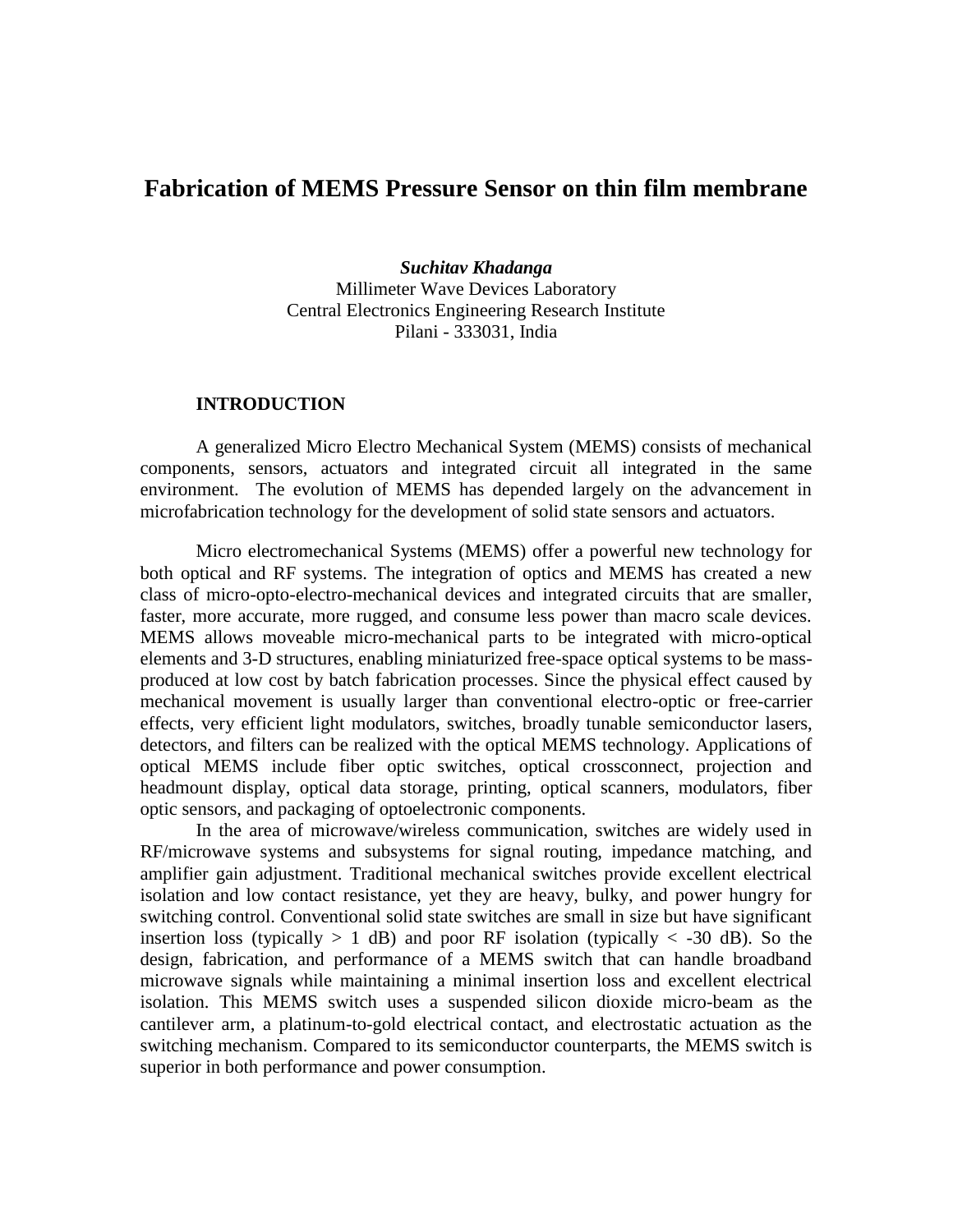Some of the other MEMS application include pressure sensors, accelerometers, micro valves, electromechanical switches and relays, inkjet nozzles, gyroscopes, micro manipulators and connectors, micro motors , AFM(Atomic Force Microscopy) tips and optical components like lenses, gratings, mirrors and tunable waveguides. The fabrication of these micro mechanical parts involves precise isotropic and anisotropic silicon etching, high aspect ratio lithography, silicon bonding techniques (Fusion bonding and Anodic bonding), plating, thin film deposition and standard I.C fabrication steps. Here one such MEMS component Pressure sensor is described. This includes MEMS overview, application area and fabrication process of MEMS pressure sensor. This work has done in Millimeter Wave Devices Laboratory of Central Electronics Engineering Research Institute, Pilani.

 $MEMS = Miniature Mechanical System + Integrated Circuit$ 

#### **MEMS Pressure Sensor**

Micro fabricated pressure sensors comprise a small but useful subset of integrated circuits. Integrated sensors of high quality can be very sensitive to pressure changes, making them ideal for applications in which bulky machined sensors are not able to perform, or are too large, or consume too much power.

Typical applications of integrated pressure sensors include microphones, biomedical instrumentation (*e.g.*, blood and fluid pressure), vacuum sensing, wind-tunnel model instrumentation, automobile power and acceleration measurement, and even household electronics.

All mechanical sensors are based on material changes caused by stress placed on a membrane or other flexible element. On the submillimeter scale of integrated devices, materials like silicon show very little or no fatigue, which is apparently a macro scale phenomenon. Thus integrated sensors can be flexed indefinitely, and have a long lifetime. There also exist high-precision sensors based on capacitive effect. A membrane is also used, with one plate of a capacitor mounted on the membrane and the other plate suspended above it, usually fabricated on a relatively inflexible material such as Pyrex glass. The deflection of the membrane changes the distance between the plates and thus changes the capacitance. The other form of sensing pressure is through variation of resistance of resistors. Resistance is dependent on length and area. So when pressure is applied on the membrane the dimension of the membrane changes, in accordance the resistance changes. The change of resistance will change output voltage/current in the output. By proper calibration of the output voltage the pressure is detected. Here we will discuss regarding the pressure sensor based on resistors.

When standard or modified CMOS or bipolar processes are used in order to fabricate the sensor, signal processing can be done at the source. On-chip amplification of the signal is the first necessary step to ensure minimizing the effect of noise on the output. On-chip circuitry is also necessary in a high-quality system to compensate for temperature variation. Temperature-dependent behavior is seen as the limiting factor in integrated sensors.

 Certain materials, of which Silicon is a notable example, are sensitive to changes resulting from stress applied to the crystal lattice. Resistance, in particular, is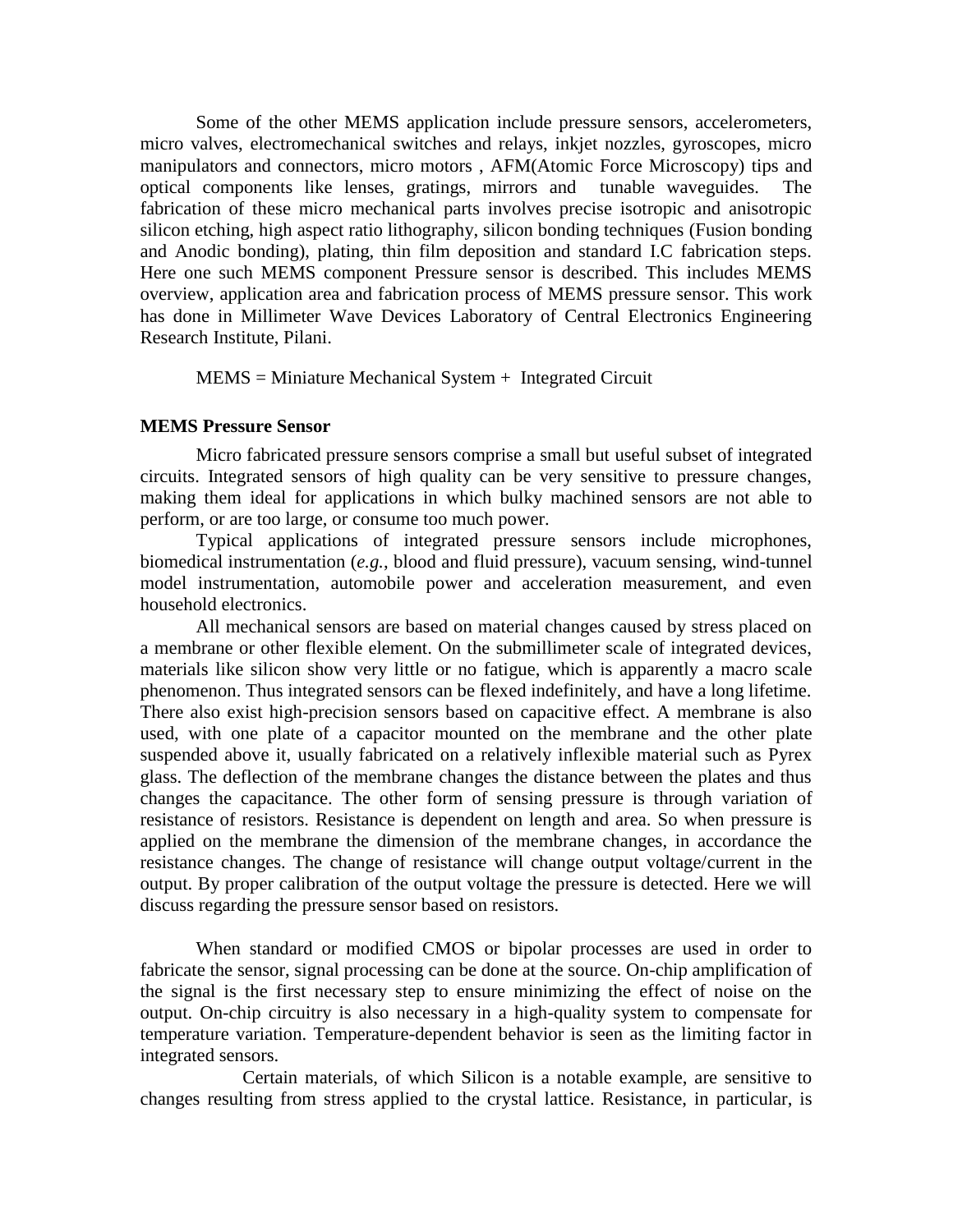dependent on the changes in length caused by stress. Resistive changes are not isotropic, and can be divided into two independent functions, one component parallel to the direction of stress, and one component perpendicular to it, in the form of:

$$
\left(\frac{\Delta R}{R}\right)_{\rm II} = \pi_{\rm II}\sigma_{\rm II} + \pi_{\perp}\sigma_{\perp}
$$

$$
\left(\frac{\Delta R}{R}\right)_{\perp} = \pi_{\rm II}\sigma_{\perp} + \pi_{\perp}\sigma_{\rm II}
$$

where  $\sigma_{\perp}$  and  $\sigma_{\text{II}}$  are the perpendicular and parallel components of stress, respectively, and  $\pi_{\perp}$  and  $\pi_{\text{II}}$  are the perpendicular and parallel resistive coefficients. The coefficients are functions of temperature and doping concentration. The stresses are proportional to pressure and to the square of the ratio L/h where *h* is the thickness of the membrane and L is the distance from the membrane center to the edge.

About the simplest sensor circuit that can be built using resistors is the Whetstone bridge, shown below.



Wheatstone Bridge circuit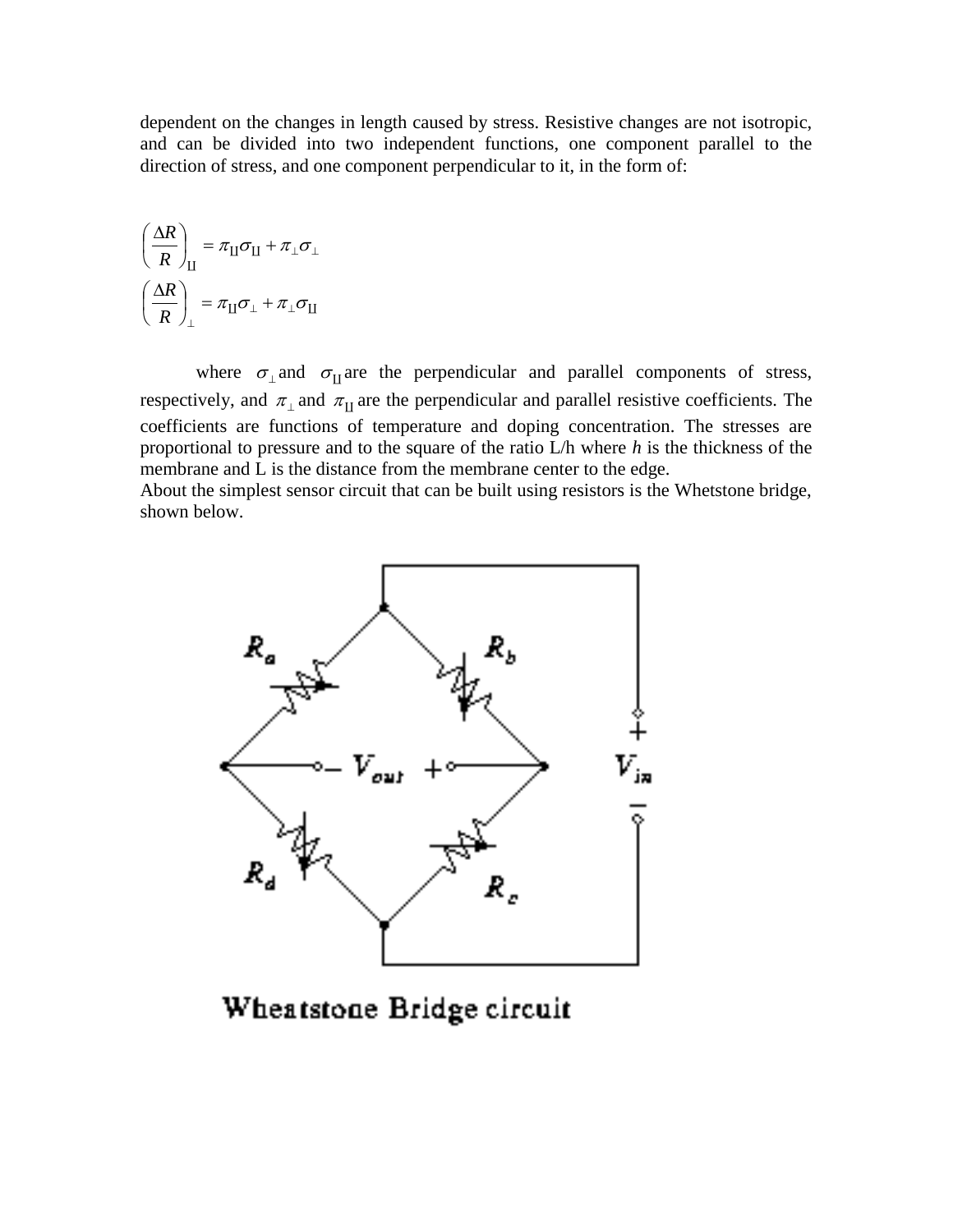The bridge is made of four resistors located on the four edges of the sensor membrane, close to the edges where the stress is greatest when vertical pressure is applied to the center (or uniformly across) the membrane. Two of the resistors are positioned parallel to the direction of the stress, and their resistance increases with pressure. The other two resistors are oriented perpendicular to the direction of the stress, and their resistance decreases with pressure. This configuration is shown in the figure below.



Configuration of resistors around a membrane.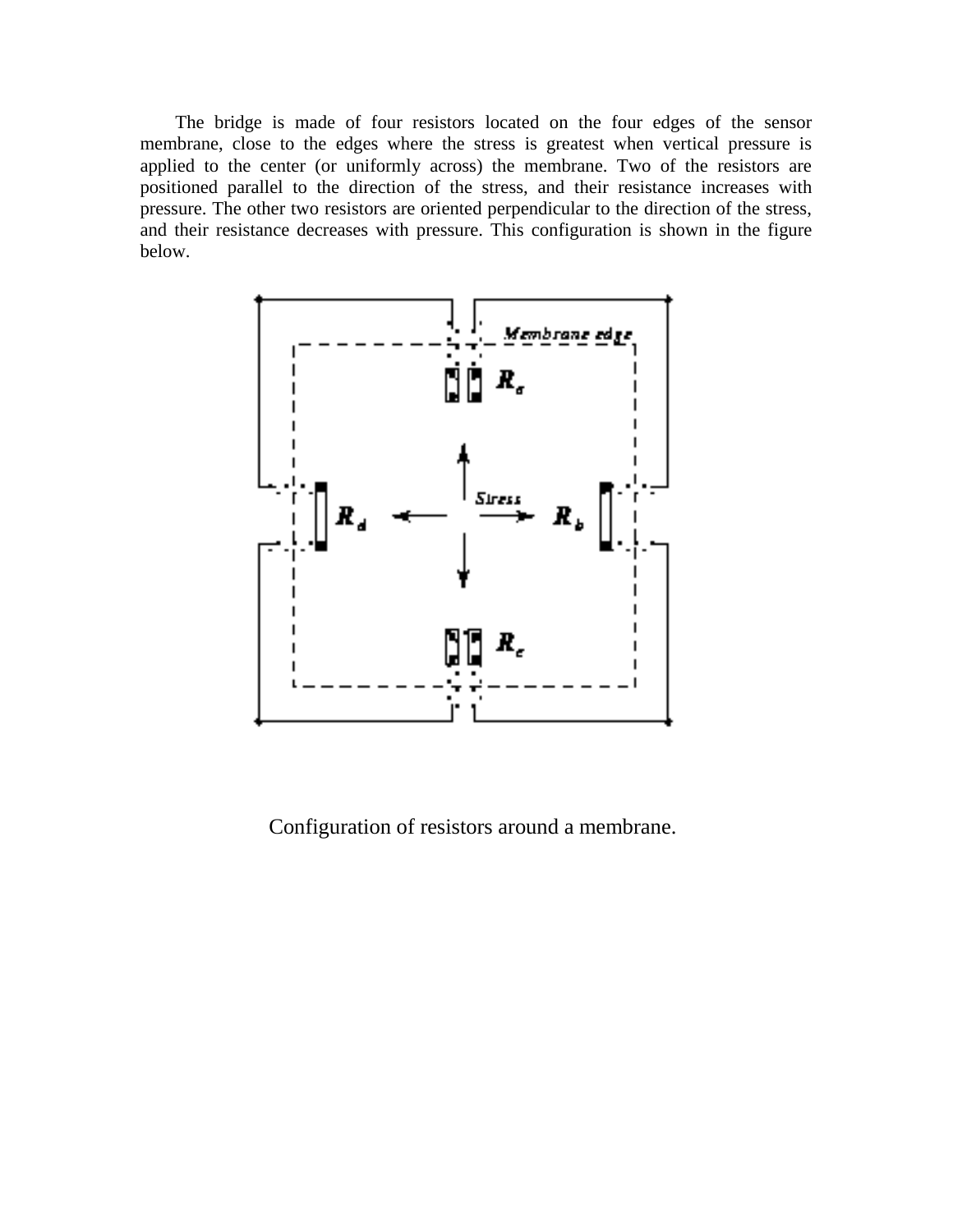The solution to the Wheatstone bridge as shown in the schematic above is:

$$
V_{OUT} = V_{in} \left( \frac{R_c}{R_b + R_c} - \frac{R_d}{R_a + R_d} \right)
$$

Resistors  $R_a$  and  $R_c$  are oriented parallel to the stress, and resistors and  $R_b$  are  $R_d$  oriented perpendicular to it. Thus when there is some variation of resistance due to applied pressure , the output voltage changes. This is the configuration of the fabricated sensor, with the resistor ends leading to bonding pads.

The pressure sensor can be integrated with integrated circuit to form the system.

#### FABRICATION STEPS

The Pressure sensor is fabricated using double side polished Silicon substrate. The fabrication steps are given below.

- 1. N-TYPE SILICON, Double side Polished
- 2. OXIDATION 0.8µM
- 3. Photolithography ( Define Area)
- 4. Oxide etch for Active Area
- 5. Photolithography (Resistor Defining)
- 6. Boron Doping
- 7. Metallisation
- 8. Photolithography for metal contact
- 9. Initial Testing of Resistors
- 10. Back side photolithography
- 11. Bulk etching Silicon from Back side
- 12. Silicon to Glass Anodic Bonding for Mechanical Support
- 13. Final Testing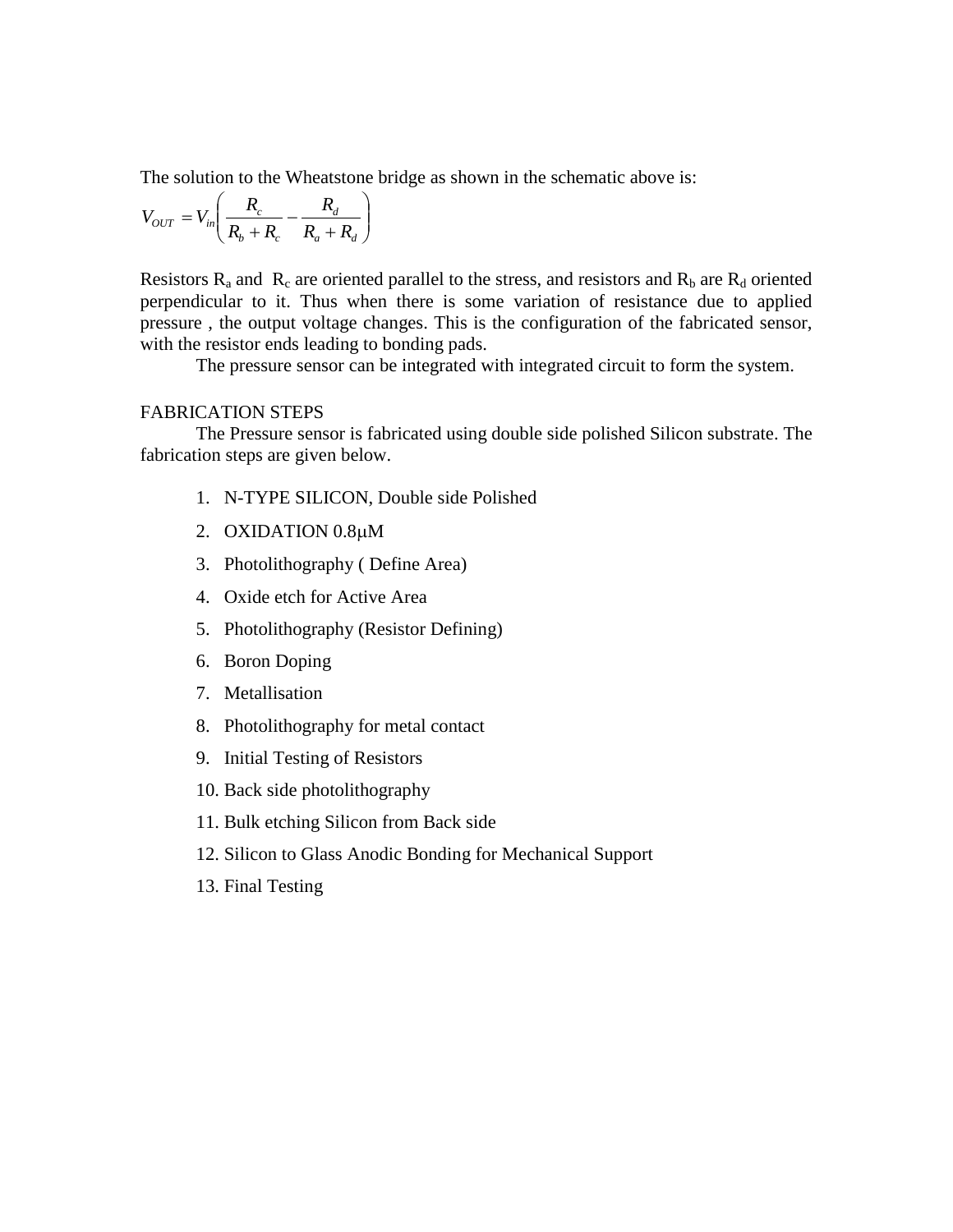### WHY Silicon

- As Hard as Diamond
- $\triangleright$  Elastic Limit More compared to Steel

Beyond Elastic Limit deformation of shape occurs in Steel but Silicon Breaks

- $\triangleright$  Saturated Technology
- $\triangleright$  MEMS Device can be integrated with other circuit components to form systems
- $\triangleright$  Silicon Surface when treated properly can provide optical surface of high quality. (Flat & Scatter free)
- $\triangleright$  Excellent mechanical properties of silicon allow fabrication of fatigue free devices.

### **Photolithography**

The Process of transferring patterns of geometric shapes on a mask to a thin layer of radiation sensitive material covering the surface of semiconductor wafer.

### Steps

- 1. Apply Photo resist +ve
- 2. Spinned at 3000rpm for 20 sec
- 3. Prebake at  $90^{\circ}$ C for 30 min
- 4. Allignment of specified mask
- 5. Exposure of UV ray for 14 sec
- 6. Developing 45 sec in +ve developer  $(1:1)$  DI
- **7.** Post Baking at  $140^{\circ}$ C for 30 min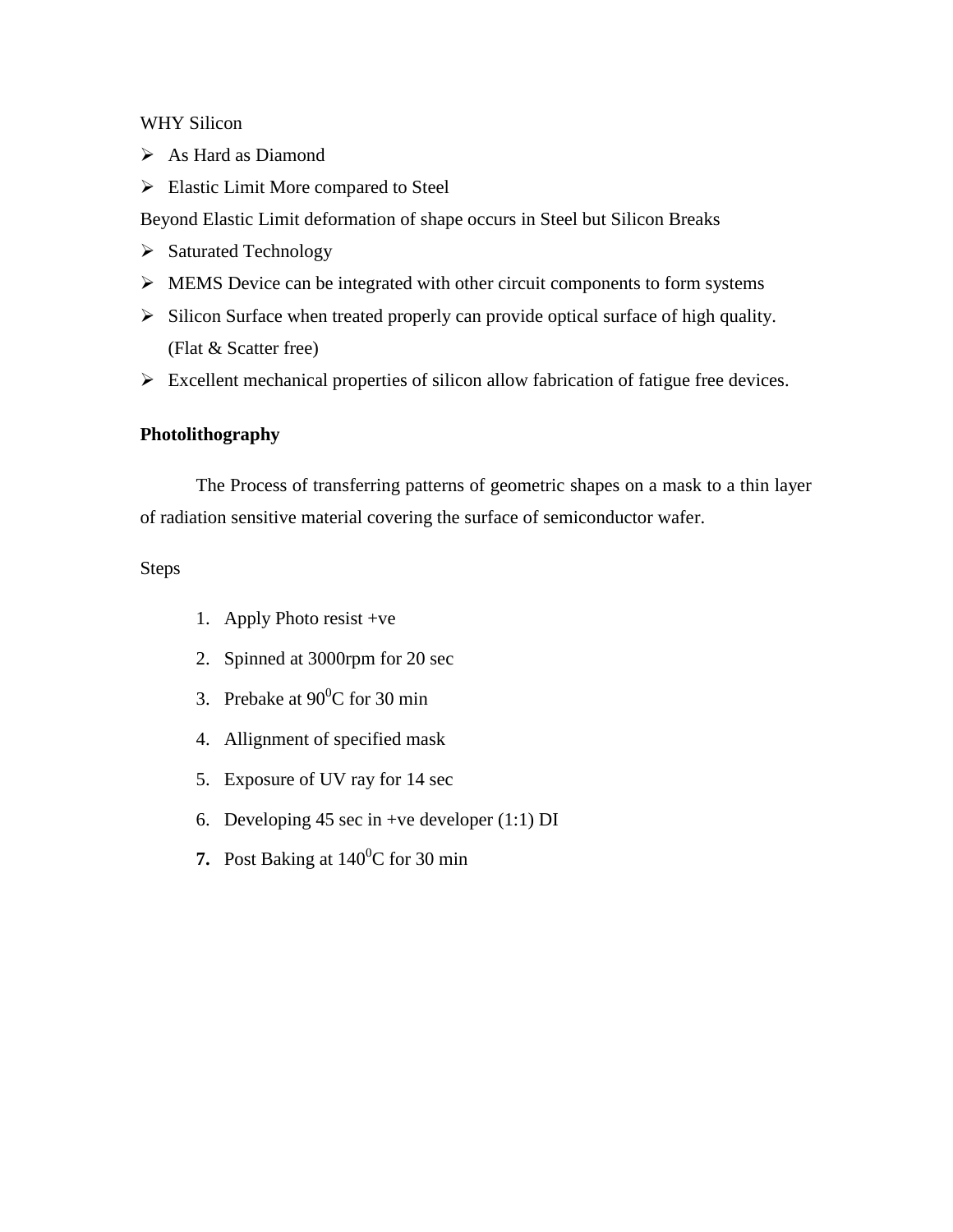# Pressure sensor cross sectional view



### **Design of MEMS**

- 1. Modeling ( FEM, FDTD )
- 2. Design ( Cadence, Tanner, Sonnet)
- 3. Simulation( Cadence, Tanner, Sonnet)
- 4. Layout (Cadence, Tanner)
- 5. Mask Preparation
- 6. Fabrication (Given in Fabrication Steps)
- 7. Testing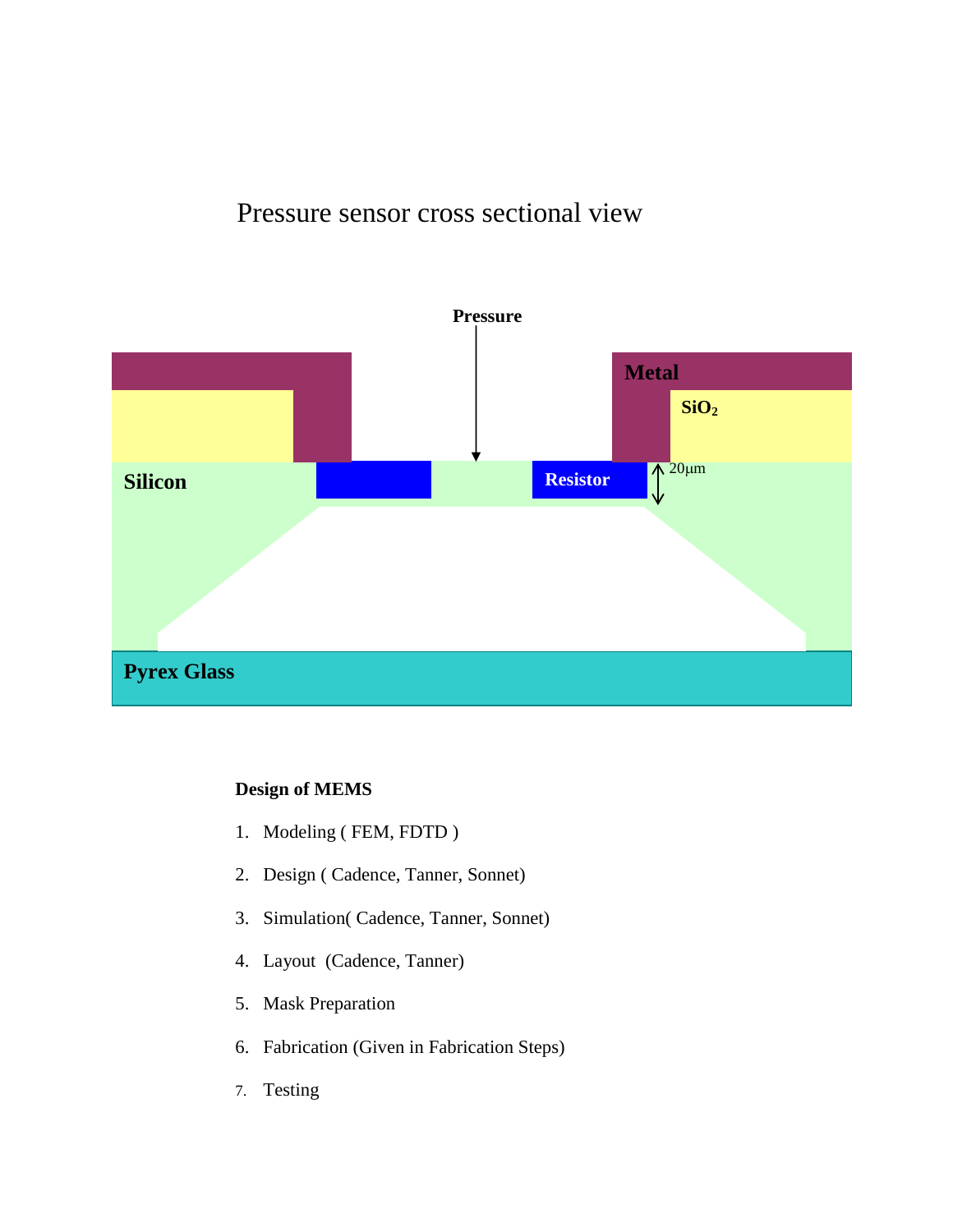

# **Shapes Can Be Fabricated using this technology**

| $\triangleright$ Diapragms          | : Pressure Sensor, Pumps              |
|-------------------------------------|---------------------------------------|
| $\triangleright$ Needles            | : Connectors, MicroProbes, Heat Sinks |
| $\triangleright$ Walls              | : Heat Sinks                          |
| $\triangleright$ Cantilevers        | : Springs, Suspensions, Resonators    |
| $\triangleright$ Trenches & Grooves | : Gas Sensor, MicroChannel            |
| $\triangleright$ Pyramids           | : Tips, Tactile Sensors               |
| $\triangleright$ Cavities & Holes   | : Valves & Nozzles                    |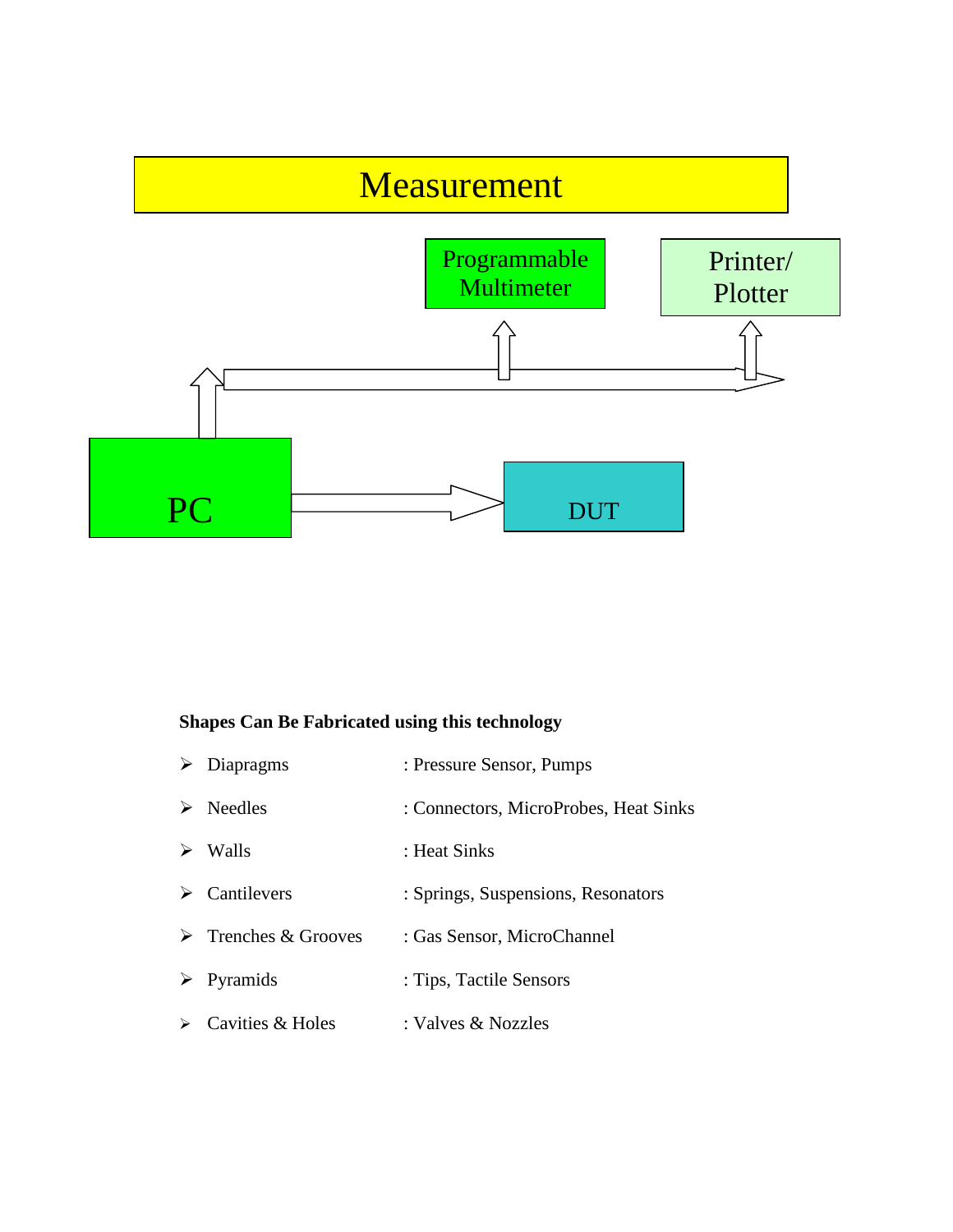### **Application Area**

- $\triangleright$  Optical Communication
	- $\triangleright$  Precision micro components for micro optics
	- $\triangleright$  V-Grooves for optical Fiber
	- $\triangleright$  Digital Micro Mirror Devices
	- ▶ Optical Switches
	- WDM Components
	- $\triangleright$  Optical Attenuators
	- $\triangleright$  Tunable Lasers
	- $\triangleright$  Micro mirrors & micro lenses for wavelength selection and optical routing in network switches.

### $\triangleright$  RF MEMS

- $\triangleright$  RF Switch
- $\triangleright$  High Q inductors and capacitors
- $\triangleright$  Tunable Wave guides
- $\triangleright$  Robotics
	- > Tactile GRIP Sensors
	- $\triangleright$  Movement in 2-D/3-D Direction
	- $\triangleright$  Pattern and Speech Recognition
	- $\triangleright$  Guided Movement
- $\triangleright$  Computer Peripherals
	- $\triangleright$  Printer Heads, Disk heads
	- $\triangleright$  Laser Disk Heads
	- $\triangleright$  Micro Switches
	- $\triangleright$  Scanners and CD Writers
- Medical Prosthesis
	- $\triangleright$  Reciprocating, Rotary Movements
	- $\triangleright$  Crushing of Blood Clots
	- $\triangleright$  Slow Dispensing of Medicine
	- $\triangleright$  Smart on chip Clinical Analysis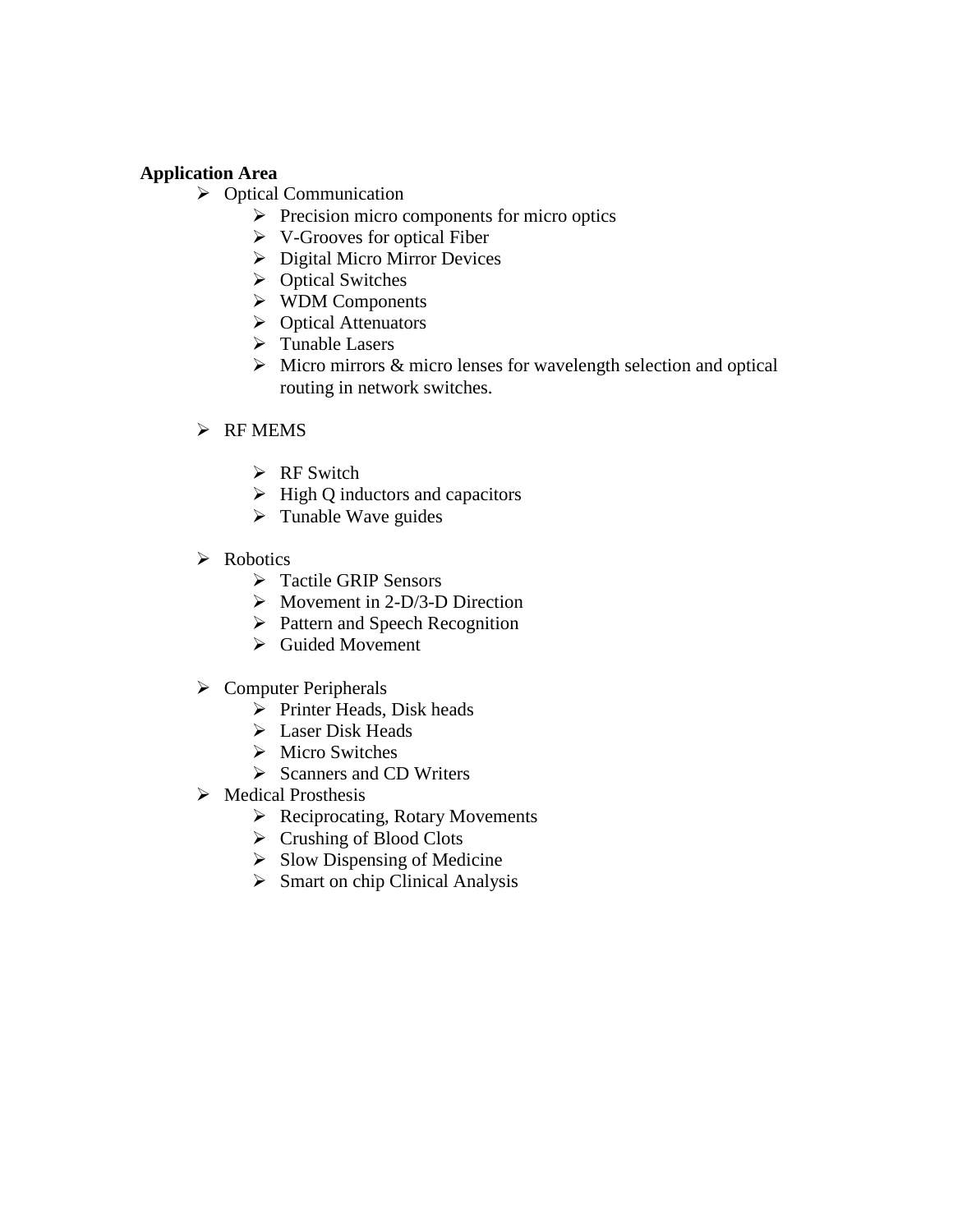## **Typical MEMS**

- > Micro Sensors
	- $\triangleright$  Pressure
	- $\triangleright$  Force
	- $\triangleright$  Acceleration
	- $\triangleright$  Vibration
	- $\triangleright$  Flow Rate etc.
- $\triangleright$  Micro Mechanical Actuators
	- $\triangleright$  Micro Relays
	- $\triangleright$  Micro Optical Components
	- $\triangleright$  Micro gas/ fluid dispensors
	- $\triangleright$  Micro flow controllers

### **FUTURE**

- $\triangleright$  Micro Robots : To see, diagnose and correct a defect in an organ (Use Scalpel/Crushers/Dispenser)
- Optical Communication: WDM and DWDM Components
- $\triangleright$  High Quality Factor MMIC Components, inductor, capacitor, switch

### **Conclusion:**

This pressure sensor is fabricated in Millimeter Wave Devices Laboratory

of Central Electronics Engineering Research institute of Pilani. This is a part of work sponsored by ISRO, Bangalore. This work has done under guidance of Dr.S.Ahmad, Director, CEERI, Pilani and Dr. V.K.Dwivedi, senior scientist of

CEERI, Pilani.

Thanks to all technical staff of microelectronics processing of CEERI, Pilani for their support during the fabrication process.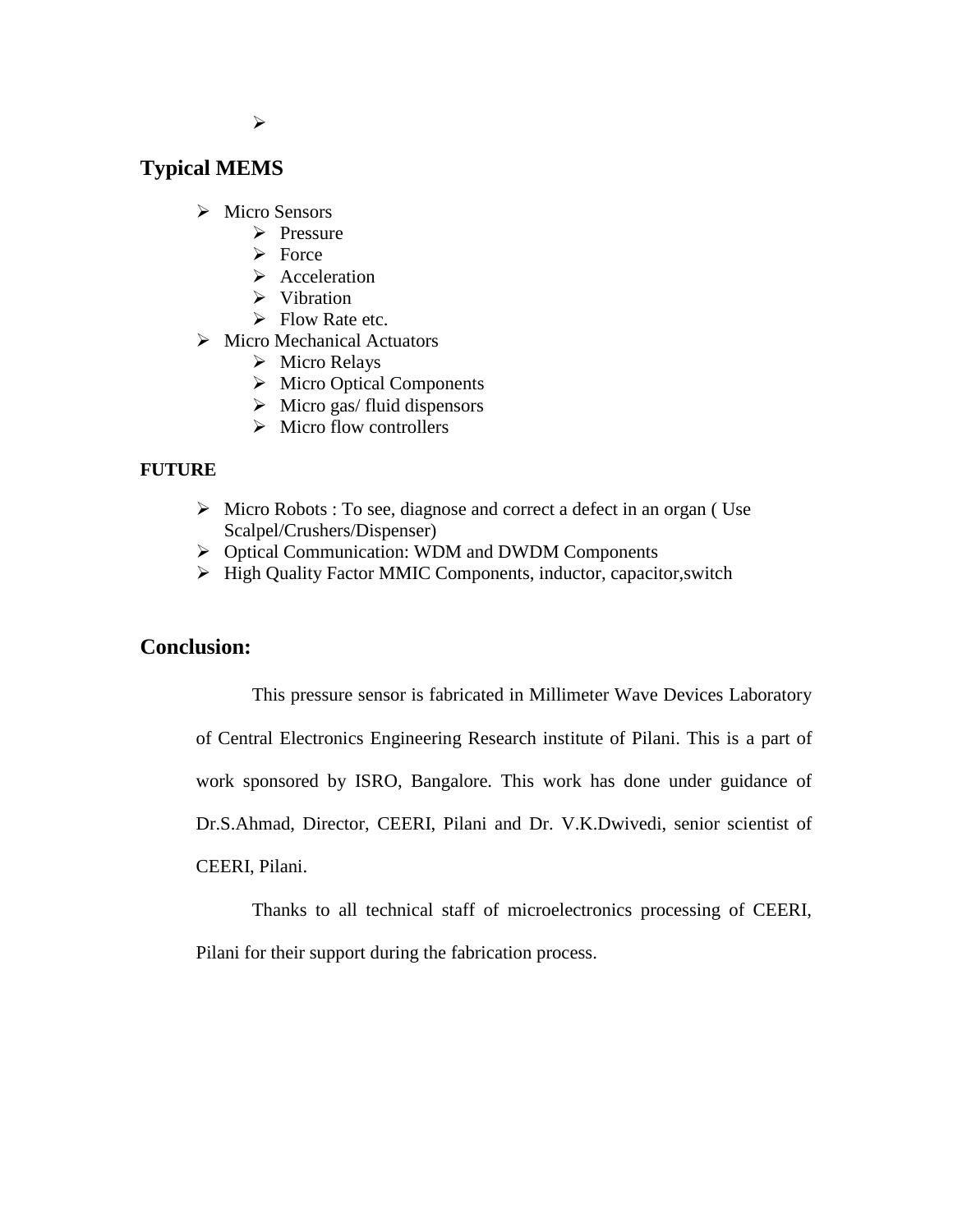[31]Akbarzhon Madaminov, "Recommendation Systems", Engpaper Journal

[32]Aathi oli.S , "REVIEW PAPER ON PHISHING ATTACKS", Engpaper Journal

[33]Rania Fernando, "IoT based – Street Light Controlling System", Engpaper Journal

[34]K. SAI BHARGAV, V. RAJENDRA, "Study on Data Structures for Machine Learning", Engpaper Journal

[35]Brundha P, Guruprasad K N, Amith V Hiremath,Sirisha R, Chandrakanth G Pujari , "Face Detection Based Smart Attendance System Using Haar Cascade Algorithm", Engpaper Journal

[36]Afsana Nadaf , "RFID BASED LIBRARY MANAGEMENT SYSTEM", Engpaper Journal

[37]Mr. Vedant Thube, Neha Thakur, Mr. Siddhesh Balsaraf,Ms. Priyanka Hanchate, Dr. S. D. Sawarkar ,

"Accident Prevention using Eye Drowsiness & Yawning Detection", Engpaper Journal

[38]Abhishek A Hishobkar, Rutuja Gaonkar, Jagdish Chintamani , "DIGITAL DIARY", Engpaper Journal

[39]Pooman Suryavanshi, Aryan Ghadge, Manali Kharat , "TAXI SERVICE for VISUALLY IMPAIRED", Engpaper Journal

[40]Mr. Pankaj yadav, Shila Jawale, Mr. Ashutosh Mahadik, Ms. Neha Nivalkar, Dr. S. D. Sawarkar , "NEWS ARTICLES CLASSIFICATION", Engpaper Journal

[41]Rahul Chavan, Manvee Bhoir, Gaurav Sapkale, Anita Mhatre, "Smart Tourist Guide System", Engpaper Journal

[42]Rutik Desai, Akash Jadhav,Suraj Sawant ,Neha Thakur , "Accident Detection Using ML and AI Techniques", Engpaper Journal

[43]Anagha Vishe,Akash Shirsath, Sayali Gujar, Neha Thakur , "Student Attendance System using Face Recognition", Engpaper Journal

[44]Ms.Sayali Patekar, Shila jawale, Ms.Pranali Kurhade, Mr.Shubham Khamkar , "Smart Classroom Application", Engpaper Journal

[45]DOSHI SAKSHI, DEVYANI CHAUDHARI, POOJA GAIKWAD, RUTUJA CHABUKSWAR,MRS. SUJATA KOLHE, "TOURISM SIMPLIFIED THROUGH VOICE", Engpaper Journal

[46]Afreen Fathima,Samreen Jameel, Pathan Ahmed khan , "ACCIDENT DETECTION AND ALERTING SYSTEM", Engpaper Journal

[47]Suman Zareen, Tuba Masood, Pathan Ahmed khan, "E-Commerce Web Application with Augmented Reality", Engpaper Journal

[48]Lok Shan CHAN, "Selection of Waterfall and Agile Methodologies in Software Testing", Engpaper Journal

[49]Barve Rutu, "CLOUD COMPUTING SYSTEM FOR GAMING", Engpaper Journal

[50]Harshvardhan Singh, "Machine Learning: Fake News Blocking", Engpaper Journal

[51]M.Al Batahari, "SERVERS ROOM MONITORING SYSTEM USING IOT", Engpaper Journal

[52]AYUSHI ANKITA RAKSHIT, "VIRTUAL MASTER USING PYTHON", Engpaper Journal

[53]Baldeep Kaur, "REAL TIME SLEEP DROWSINESS DETECTION USING FACE RECOGNITION", Engpaper Journal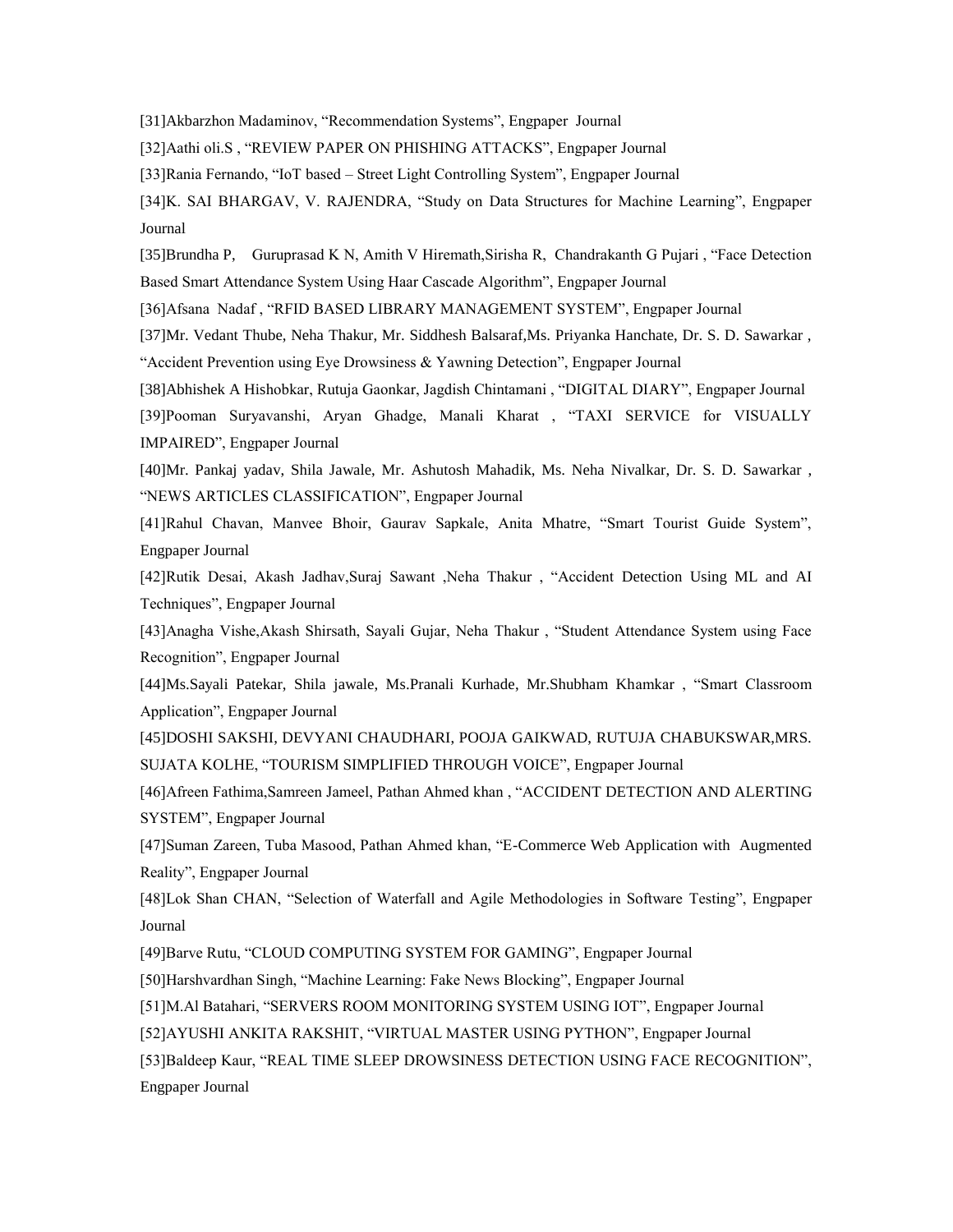[54]Suchitav Khadanga, "Two Stage CMOS Operational Amplifier From Specification to Design", Engpaper Journal

[55]nidhi sharma, "Introduction to Remote Sensing", Engpaper Journal

[56]Rohith N Reddy, "COVID-19 Detection using SVM Classifier", Engpaper Journal

[57]Swapnil Kole, "COVID-19 Database on Consortium Blockchain", Engpaper Journal

[58]TejalLengare, PallaviSonawane, PrachiGunjal, ShubhamDhire, Prof.Shaikh.J.N , "Accident Detection & Avoidance System in Vehicles", Engpaper Journal

[59]Abhishek Pawshekar, Deepti More, Akash Khade, Pratiksha Wagh, Ganesh Ubale, "Augmented Reality: to converting and placing object into 3D model", Engpaper Journal

[61]Prof.Ubale.G.S, Pranjal Adhav,Pooja Gaikwad, Sushama Nadavade ,Pooja Kale , "Iot based Bridge Monitoring System", Engpaper Journal

[62]Divya Deewan, Priyanka Maheshwari, Sanjay Jain, "A REVIEW OF BATTERY-SUPERCAPACITOR HYBRID ENERGY STORAGE SYSTEM SCHEMES FOR POWER SYSTEM APPLICATION", Engpaper Journal

[63]Prof.Ansari.M.B, Pranjal Adhav,Pooja Gaikwad,Sushama Nadavade,Pooja Kale, "Survey on MyHelper IOT based Bridge Monitoring System", Engpaper Journal

[64]Shreyas.S.J, Saddam hussain, Chaithra E, "COMPARATIVE STUDY ON SEISMIC RESPONSE OF MASONRY INFILLED RC FRAME BUILDINGS AND MIVAN BUILDINGS WITH DIFFERENT PERCENTAGE OF WALL OPENINGS", Engpaper Journal

[65]Yusuf Ali Hassan, "Somali Power-Grid Significant Challenges", Engpaper Journal

[66]Ahmed N. Elhefnawy, "Refractive IR Objective Optical Design Operating in LWIR band For Military Observation Applications", Engpaper Journal

[67]S MANJULA, D SELVATHI and SUCHITAV KHADANGA, "Design of low-power CMOS transceiver front end for 2.4-GHz WPAN applications", Engpaper Journal

[68]Suchitav Khadanga, "Fabrication of MEMS Pressure Sensor on thin film membrane", Engpaper Journal

[69]Suchitav Khadanga and Dr. K.R.Suresh Nair, "An Introduction to Bluetooth", Engpaper Journal

[70]Suchitav Khadanga and S. Ahmad, "DESIGN AND FABRICATION OF LOW COST MICROWAVE OSCILLATOR", Engpaper Journal

[71]Ameen Ahmed, Noushad S, Suchitav Khadanga, K.R.Suresh Nair, P.K.Radhakrishnan, "DEVELOPMENT OF LOW PHASE NOISE SMALL FOOT PRINT SURFACE MOUNT VOLTAGE CONTROLLED OSCILLATOR", Engpaper Journal

[72]Suchitav Khadanga , "Synchronous programmable divider design for PLL Using 0.18 um cmos technology", Engpaper Journal

[73]Kavya.G.R, Shivaraju.G.D, Dr. T V Mallesh, S R Ramesh, "PROGRESSIVE COLLAPSE RESISTANCE OF FLAT SLAB BUILDING", Engpaper Journal